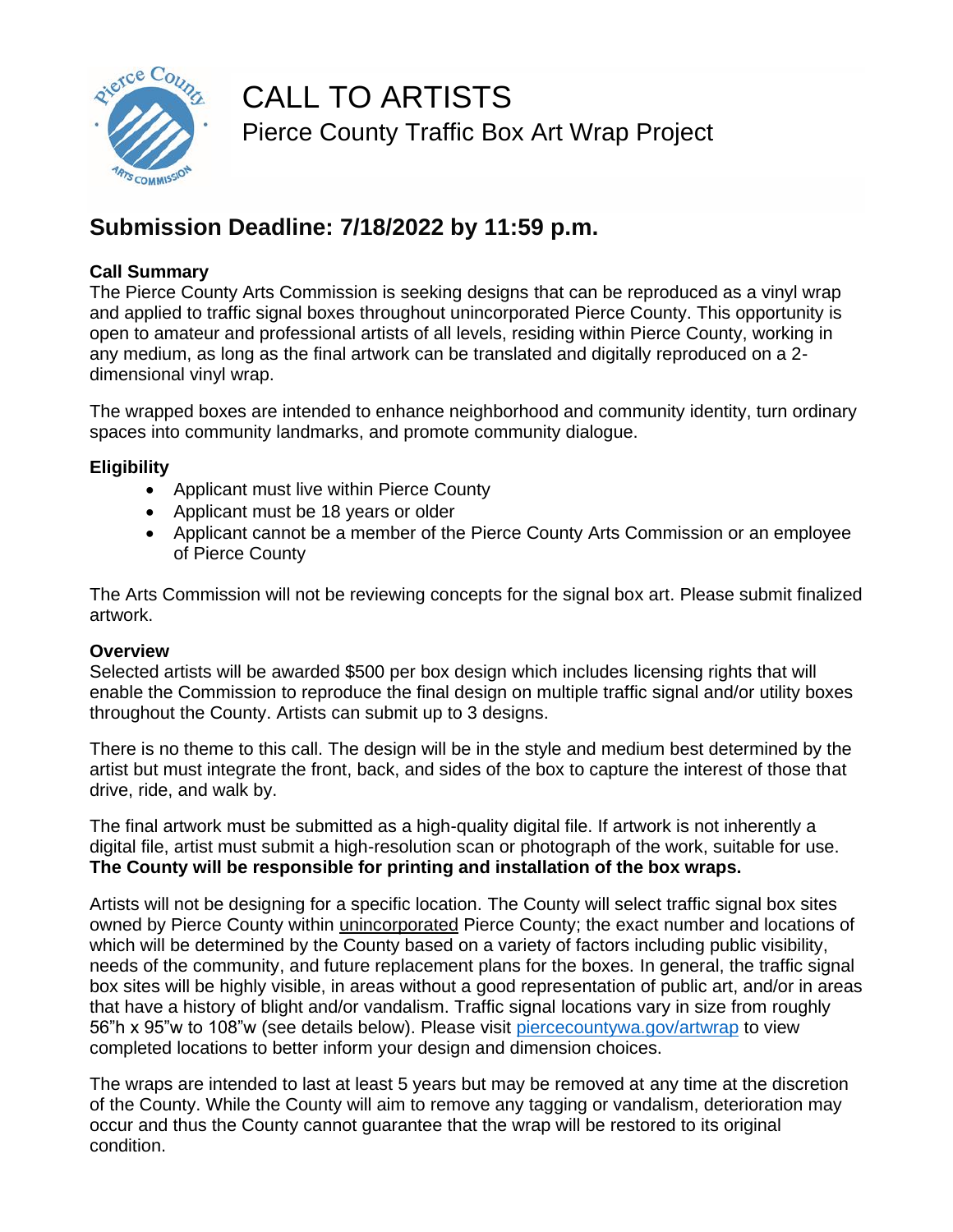#### **Wrap Design Guidelines**

- Only original art will be accepted and must be in compliance with all existing copyright laws (no commercial reproductions are allowed).
- **•** Designs must be appropriate for display in public spaces and viewing by a general audience
- Designs must not contain any representation of traffic lights, signs, or signals
- **•** Designs should not aim to blend into or mimic the surrounding streetscape
- Designs should limit blank space
- Designs cannot include vulgar, profane, prejudice, offensive, or insensitive content
- **•** Designs cannot include political or religious content; any breach of intellectual property; trademarks; images of illegal activity; advertisements; logos; signage; promotion of any business, organization, individual, or product; or involve the attachment of objects to the boxes
- **E** Submission designs should avoid a large amount, over 20 percent, of dark colors as this may cause the electrical components in the box to overheat in the sunlight.
- **■** All designs will be subject to review and approval by the Pierce County Arts Commission
- Design may be covered by a Pierce County logo in one corner (6" or less)

### **Evaluation**

Entries will be judged by the Pierce County Arts Commission. When evaluating entries, the panel will consider the following criteria:

- 1. Is the design eye catching? Will it stand out in the setting?
- 2. Will the image be easily understood by those driving by?
- 3. Is the overall composition balanced and unified?
- 4. Will the artwork effectively transfer to a box wrap?

### **Submission Requirements**

- Accepted file formats: Vector (AI, EPS, PDF), Raster (PSD, TIF, or JPG)
- 300 DPI at full scale dimensions, 56"h x near 100"w (if duplicating a single image on front and back) or up to 216"w to wrap entire location in a single design
	- o If at a smaller scale, then increase dpi:  $\frac{1}{2}$  size= 600dpi /  $\frac{1}{4}$  size=1200dpi
- Keep crucial design elements away from edges (images are trimmed 2" around the edges upon installation)
- Horizontal image, either in a 16:9, 32:9 or 2:1, 4:1 scale configuration (width:height). Reminder, width should be around 95"- 108" or 190"- 216" (see details below)

### **Submission Deadline**

Must submit artwork file(s) and application by **July 18, 2022, 11:59 pm.**

### **Questions?**

- **Join a Zoom Informational Session on Monday, June 27 at 4 p.m.** (after the session, a recording of the orientation will be available online at [www.piercecountywa.gov/arts\)](http://www.piercecountywa.gov/arts).
	- o [Zoom Meeting Link](https://piercecountywa.zoom.us/j/97217955740?pwd=VmZKNWZsMW9DbzhYMXVGMWFaNWJtQT09) | Dial by your location +1 253 215 8782 US (Tacoma)
	- o Meeting ID: 972 1795 5740
	- o Passcode: 684936
- **Email:** [arts@piercecountywa.gov](mailto:arts@piercecountywa.gov?subject=Traffic%20Box%20Art%20Wrap%20Inquiry) | **Phone:** 253-798-7365